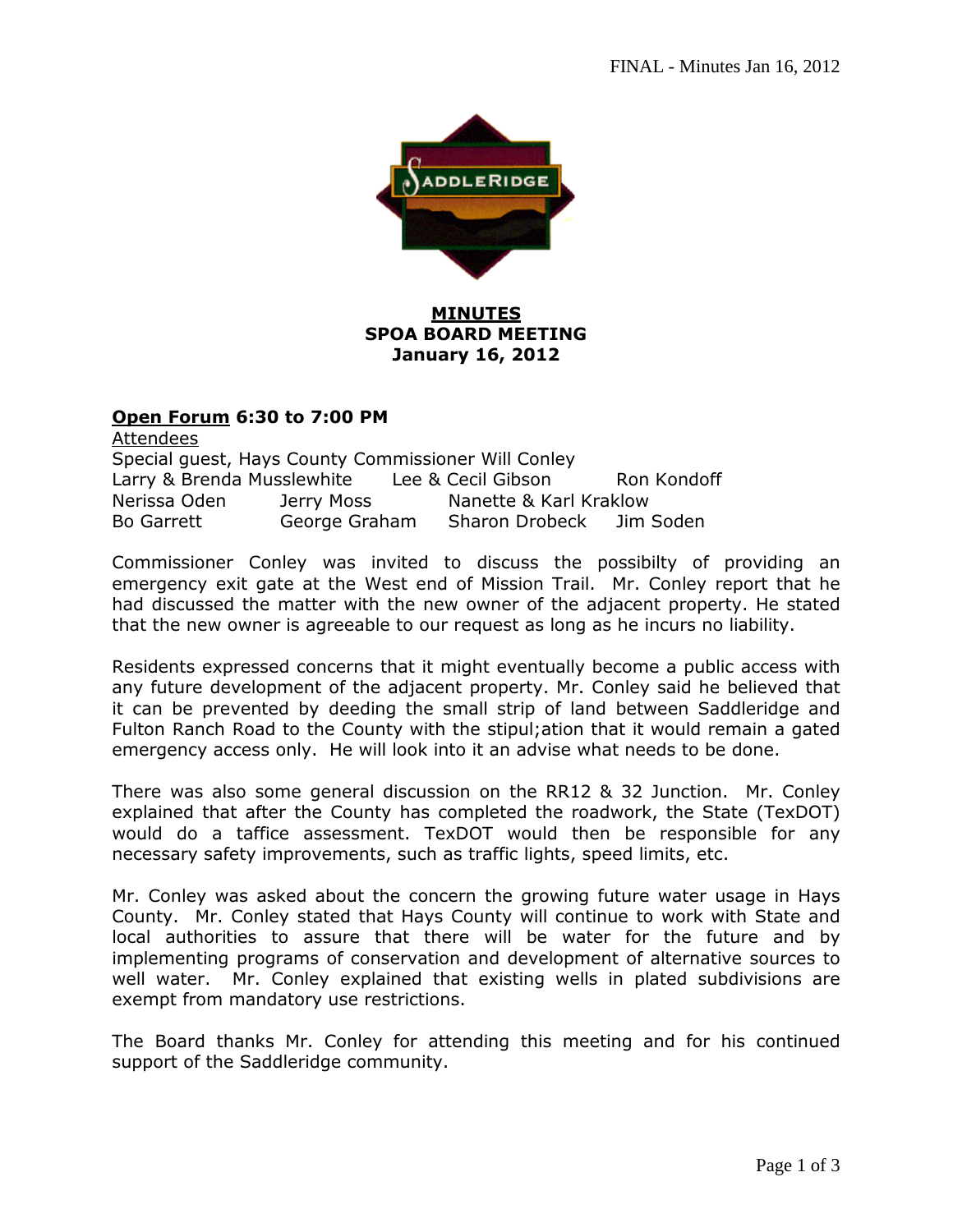#### **Board Meeting 7:15 PM**

**Review and Approval of Minutes** 

Minutes from the December Meeting were approved without change.

## **Treasurer's Report**

Sharon Drobeck presented the Treasurer's Report and the final proposed Budget. The Report was Accepted and the Budget was unamously Approved by the Board.

## **Committee Activity Reports**

George Graham presented the Committee Activity Report. The Report was Accepted by the Board.

#### **Old Business**

- Bylaw Changes election update Jim Soden reported that there is no change on this issue. The election is planned for the April Picnic Meeting and he will take care of the mandatory announcements and pre-meeting balloting.
- "Burn ban" signage update. Bo Garrett reported that the Wimberley Fire Chief has ordered these and we should receive shortly.
- Purchase of more chairs Bo Garrett reported that he has had no luck in purchasing used folding chairs. He stated that he would look again at the chairs at Sam's and if suitable would purchase these.
- Liability Insurance, verification of coverage. Sharon Drobeck reported that has reviewed our coverage and that we are currently carrying coverage at twice the required amount. She stated that she would arrange a meeting with our insurance agent prior to renewal, to discuss the coverage and cost. Sharon is to send a copy of the current policy to George Graham an Jim Soden, for their review.
- Update on enlarging the Clubhouse. Bo Garrett reported that he his putting this issue on hold until after the April Picnic Meeting. If there is still any interest at that time, he will ask for a volunteer committee of Property owners to take up the study.
- Update on entrance landscaping. This Item is on hold until the County is finished.
- 2012 Calendar updated Jim Soden confirmed the the April 16 date is good for the Picnic Meeting. The Nation Night Out has been tentatively added for October 2. Jim will see aout posting the calendar on the web page.